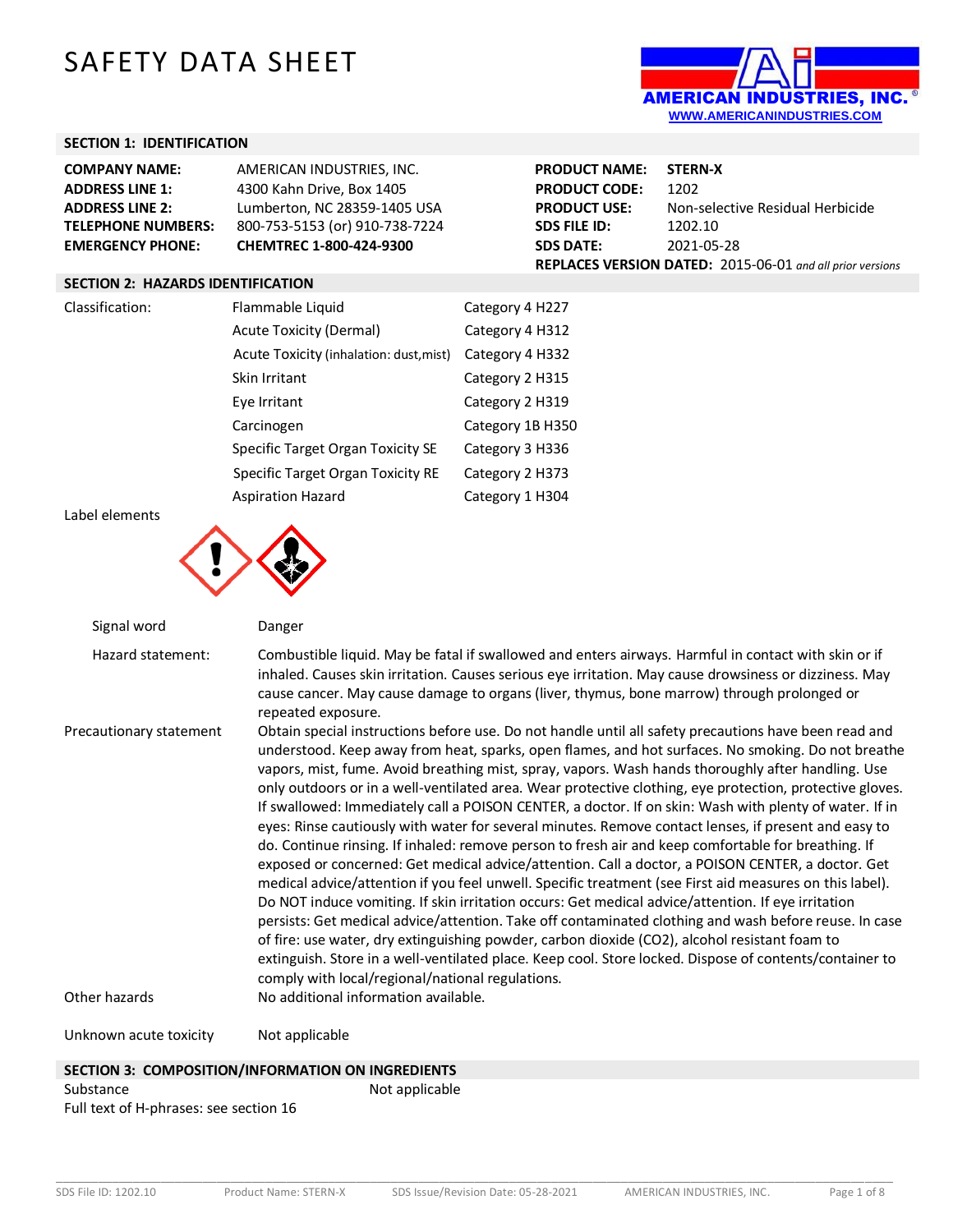| <b>Mixtures</b><br>Chemical name                       |                                                                                                                                                                                                                                                                                                                                                               | CAS number                 | $\frac{\%}{\sqrt{2}}$    | <b>GHS Classification</b>                                                                                                                                                                                                                      |
|--------------------------------------------------------|---------------------------------------------------------------------------------------------------------------------------------------------------------------------------------------------------------------------------------------------------------------------------------------------------------------------------------------------------------------|----------------------------|--------------------------|------------------------------------------------------------------------------------------------------------------------------------------------------------------------------------------------------------------------------------------------|
| Petroleum Solvent                                      |                                                                                                                                                                                                                                                                                                                                                               | 68476-34-6                 | 75-90                    | Flam. Liq. 3, H226<br>Acute Tox. 4 (Dermal). H312<br>Acute Tox. 4 (Inhalation). H332<br>Acute Tox. 4 (Inhalation : dust, mist). H332<br>Skin Irrit. 2, H315<br>Carc, 2, H351<br>STOT SE, 3, H336<br><b>STOT RE 2, H373</b><br>Asp. Tox 1, H304 |
| Glycol Ether EB                                        |                                                                                                                                                                                                                                                                                                                                                               | 111-76-2                   | $10 - 20$                | Flam. Liq. 4, H227<br>Acute Tox. 4 (Oral). H302<br>Skin Irrit. 2, H315<br>Eye Irrit. 2A, H319<br>Asp. Tox 1, H304                                                                                                                              |
| 2-ethylhexyl 2,4-dichlorophenoxyacetate<br>Naphthalene |                                                                                                                                                                                                                                                                                                                                                               | 1928-43-4<br>$91 - 20 - 3$ | $0.5 - 1.5$<br>$0 - 0.3$ | Acute Tox. 4 (Oral), H302<br>Flam. Liq. 4, H227<br>Acute Tox. 4 (Oral), H302<br>Car. 1B, H350<br>Aquatic Acute 1, H400                                                                                                                         |
| <b>SECTION 4: FIRST AID MEASURES</b>                   |                                                                                                                                                                                                                                                                                                                                                               |                            |                          |                                                                                                                                                                                                                                                |
| General                                                | medical advice/attention.                                                                                                                                                                                                                                                                                                                                     |                            |                          | If you feel unwell, seek medical advice (show the label where possible). If exposed or concerned: Get                                                                                                                                          |
| Inhalation                                             | If breathing is difficult, remove victim to fresh air and keep at rest in a position comfortable for<br>breathing. Call a POISON CENTER or doctor/physician if you feel unwell.                                                                                                                                                                               |                            |                          |                                                                                                                                                                                                                                                |
| Skin contact                                           | Remove affected clothing and wash all exposed skin area with mild soap and water, followed by warm<br>water rinse. Wash contaminated clothing before reuse. If skin irritation or rash occurs:<br>Get medical advice/attention.                                                                                                                               |                            |                          |                                                                                                                                                                                                                                                |
| Eye contact                                            | If in eyes: Rinse cautiously with water for several minutes. Remove contact lenses, if present and easy<br>to do. Continue rinsing. If eye irritation persists: Get medical advice or attention.                                                                                                                                                              |                            |                          |                                                                                                                                                                                                                                                |
| Ingestion                                              | If swallowed: Do NOT induce vomiting. Immediately call a poison center or doctor/physician.                                                                                                                                                                                                                                                                   |                            |                          |                                                                                                                                                                                                                                                |
| Symptoms/injuries                                      | If you feel unwell, seek medical advice. May cause cancer. May be fatal if swallowed and enters<br>airways. Harmful if inhaled. Harmful in contact with skin. Causes skin irritation. Causes serious eye<br>irritation. May cause drowsiness or dizziness. May cause damage to organs (liver, thymus, bone<br>marrow) through prolonged or repeated exposure. |                            |                          |                                                                                                                                                                                                                                                |
| Symptoms/injuries after<br>inhalation                  | Harmful if inhaled. May cause drowsiness or dizziness.                                                                                                                                                                                                                                                                                                        |                            |                          |                                                                                                                                                                                                                                                |
| Symptoms/injuries after<br>skin contact                | Causes skin irritation.                                                                                                                                                                                                                                                                                                                                       |                            |                          |                                                                                                                                                                                                                                                |
| Symptoms/injuries after<br>eye contact                 | Causes serious eye irritation.                                                                                                                                                                                                                                                                                                                                |                            |                          |                                                                                                                                                                                                                                                |
| Symptoms/injuries after<br>ingestion                   | May be fatal if swallowed and enters airways.                                                                                                                                                                                                                                                                                                                 |                            |                          |                                                                                                                                                                                                                                                |
| Special treatment needed                               | No additional information available.                                                                                                                                                                                                                                                                                                                          |                            |                          |                                                                                                                                                                                                                                                |
| <b>SECTION 5: FIRE-FIGHTING MEASURES</b>               |                                                                                                                                                                                                                                                                                                                                                               |                            |                          |                                                                                                                                                                                                                                                |

| Suitable extinguishing<br>media   | Dry chemical powder, Carbon dioxide, alcohol resistant foam. |
|-----------------------------------|--------------------------------------------------------------|
| Unsuitable extinguishing<br>media | Solid water jet ineffective as extinguishing medium.         |
| Fire hazard                       | Combustible liquid                                           |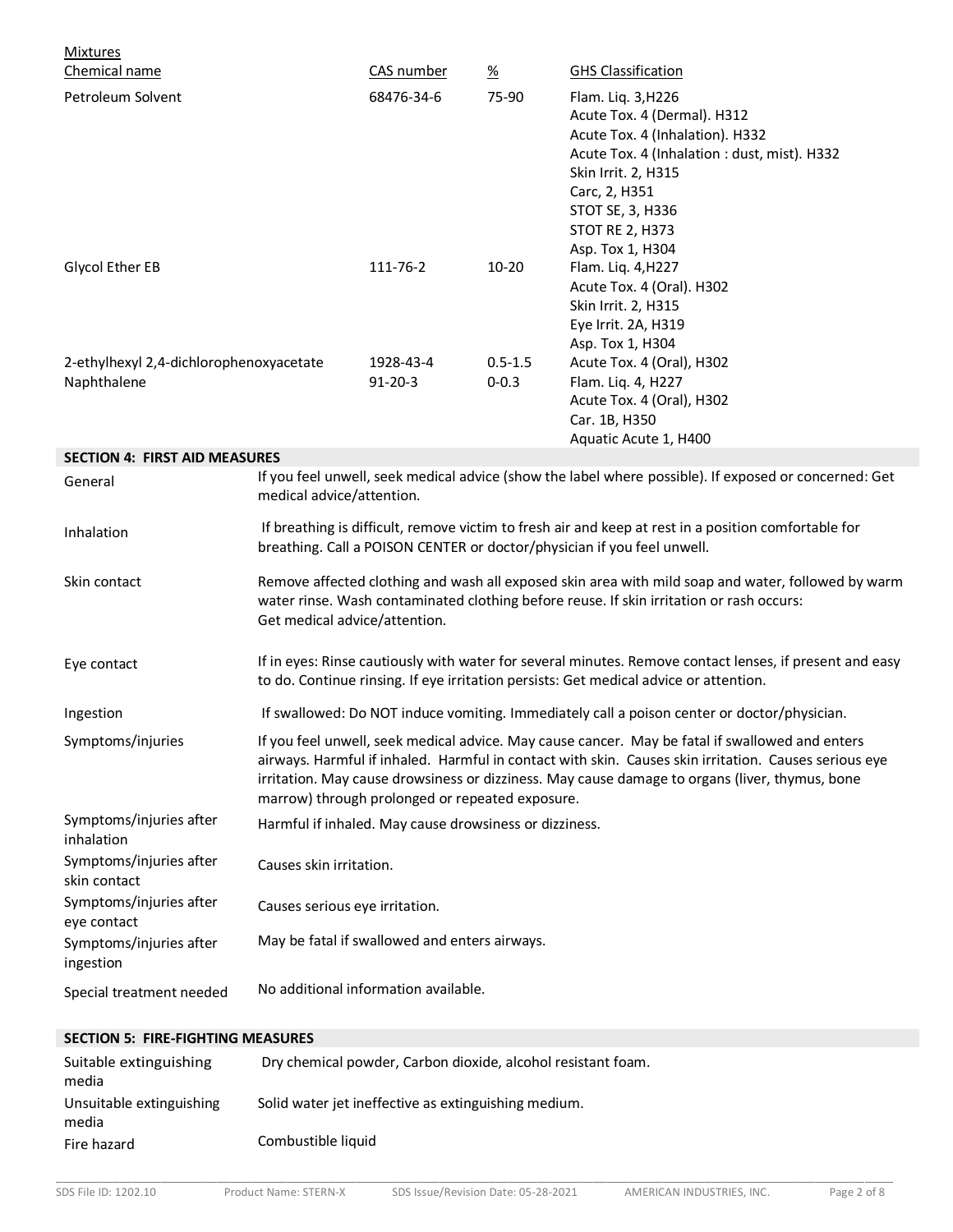| Explosion hazard          | Explosion risk in case of fire. Heat may build pressure, rupturing closed containers, spreading fire and<br>increasing risk of burns and injuries. May be ignited by sparks. May form flammable/explosive vapor<br>air mixture.                                |
|---------------------------|----------------------------------------------------------------------------------------------------------------------------------------------------------------------------------------------------------------------------------------------------------------|
| Reactivity                | On burning: release of toxic and corrosive gases/vapors (nitrous vapors, sulphur, oxides, carbon<br>monoxide-carbon dioxide). If the product is involved in a fire, it can release toxic chlorine gases. Reacts<br>violently with (strong) oxidizers.          |
| Firefighting instructions | Exercise caution when fighting any chemical fire. In case of fire: Evacuate area. Fight fire remotely due<br>to the risk of explosion. Use water spray or fog for cooling exposed containers. Take account of<br>environmentally hazardous firefighting water. |
| Protection during         | Do not enter fire area without proper protective equipment, including respiratory protection.                                                                                                                                                                  |

firefighting

**SECTION 6: ACCIDENTAL RELEASE MEASURES**

| General measures                                    | Remove ignition sources. Use special care to avoid static electric charges.                                                                                                                                                                                                                                                                                                                                                                                                                                                   |
|-----------------------------------------------------|-------------------------------------------------------------------------------------------------------------------------------------------------------------------------------------------------------------------------------------------------------------------------------------------------------------------------------------------------------------------------------------------------------------------------------------------------------------------------------------------------------------------------------|
| Protective equipment for<br>non-emergency personnel | Protective goggles. Gloves. Protective clothing.                                                                                                                                                                                                                                                                                                                                                                                                                                                                              |
| Emergency procedures for<br>non-emergency personnel | Evacuate unnecessary personnel. No naked flames or sparks.                                                                                                                                                                                                                                                                                                                                                                                                                                                                    |
| Protective equipment for<br>emergency responders    | Equip cleanup crew with proper protection.                                                                                                                                                                                                                                                                                                                                                                                                                                                                                    |
| Emergency procedures for<br>emergency responders    | Stop leak if safe to do so. Stop release. Ventilate area.                                                                                                                                                                                                                                                                                                                                                                                                                                                                     |
| <b>Environmental precautions</b>                    | Avoid release to the environment. Prevent entry to sewers and public waters.                                                                                                                                                                                                                                                                                                                                                                                                                                                  |
| Methods for containment                             | Contain released substance, pump into suitable containers.                                                                                                                                                                                                                                                                                                                                                                                                                                                                    |
| Methods for cleaning up                             | This material and its container must be disposed of in a safe way, and as per local legislation. Take up<br>liquid spill into inert absorbent material, e.g.: sand/earth. Clean contaminated surfaces with a soap<br>solution.                                                                                                                                                                                                                                                                                                |
| <b>SECTION 7: HANDLING AND STORAGE</b>              |                                                                                                                                                                                                                                                                                                                                                                                                                                                                                                                               |
| Additional hazards when<br>processed                | Handle empty containers with care because residual vapors are flammable. In use, may form<br>flammable vapor-air mixture. Keep away from open flame, sparks, excessive heat - No smoking.                                                                                                                                                                                                                                                                                                                                     |
| Precautions for safe<br>handling                    | Comply with the legal requirements. Do not handle until all safety precautions have been read and<br>understood. Do not breathe vapors. Use personal protective equipment as required. Do not eat, drink<br>or smoke when using this product. Do not get in eyes, on skin, or on clothing. Handle and open the<br>container with care. Keep away from sources of ignition-No smoking. Take precautions against<br>electrostatic charges. Obtain special instructions before use. Remove contaminated clothing<br>immediately. |
| Hygiene measures                                    | Wash thoroughly after handling. Wash contaminated clothing before reuse.                                                                                                                                                                                                                                                                                                                                                                                                                                                      |
| <b>Technical measures</b>                           | Comply with applicable regulations. Proper grounding procedures to avoid static electricity should be<br>followed.                                                                                                                                                                                                                                                                                                                                                                                                            |
| Storage conditions                                  | Keep container tightly closed. Keep only in the original container in a cool, well ventilated place away<br>from: sparks, open flames, excessive heat.                                                                                                                                                                                                                                                                                                                                                                        |
| Incompatible products                               | Oxidizing agent.                                                                                                                                                                                                                                                                                                                                                                                                                                                                                                              |
| Incompatible materials                              | Sources of ignition.                                                                                                                                                                                                                                                                                                                                                                                                                                                                                                          |
| Heat-ignition                                       | KEEP SUBSTANCE AWAY FROM: Ignition sources. Heat sources.                                                                                                                                                                                                                                                                                                                                                                                                                                                                     |
| Prohibitions on mixed<br>storage                    | KEEP SUBSTANCE AWAY FROM: oxidizing agents.                                                                                                                                                                                                                                                                                                                                                                                                                                                                                   |
| Storage area                                        | Store away from heat. Store in a cool area. Store in a dry area. Store in a well-ventilated place. Keep<br>locked up.                                                                                                                                                                                                                                                                                                                                                                                                         |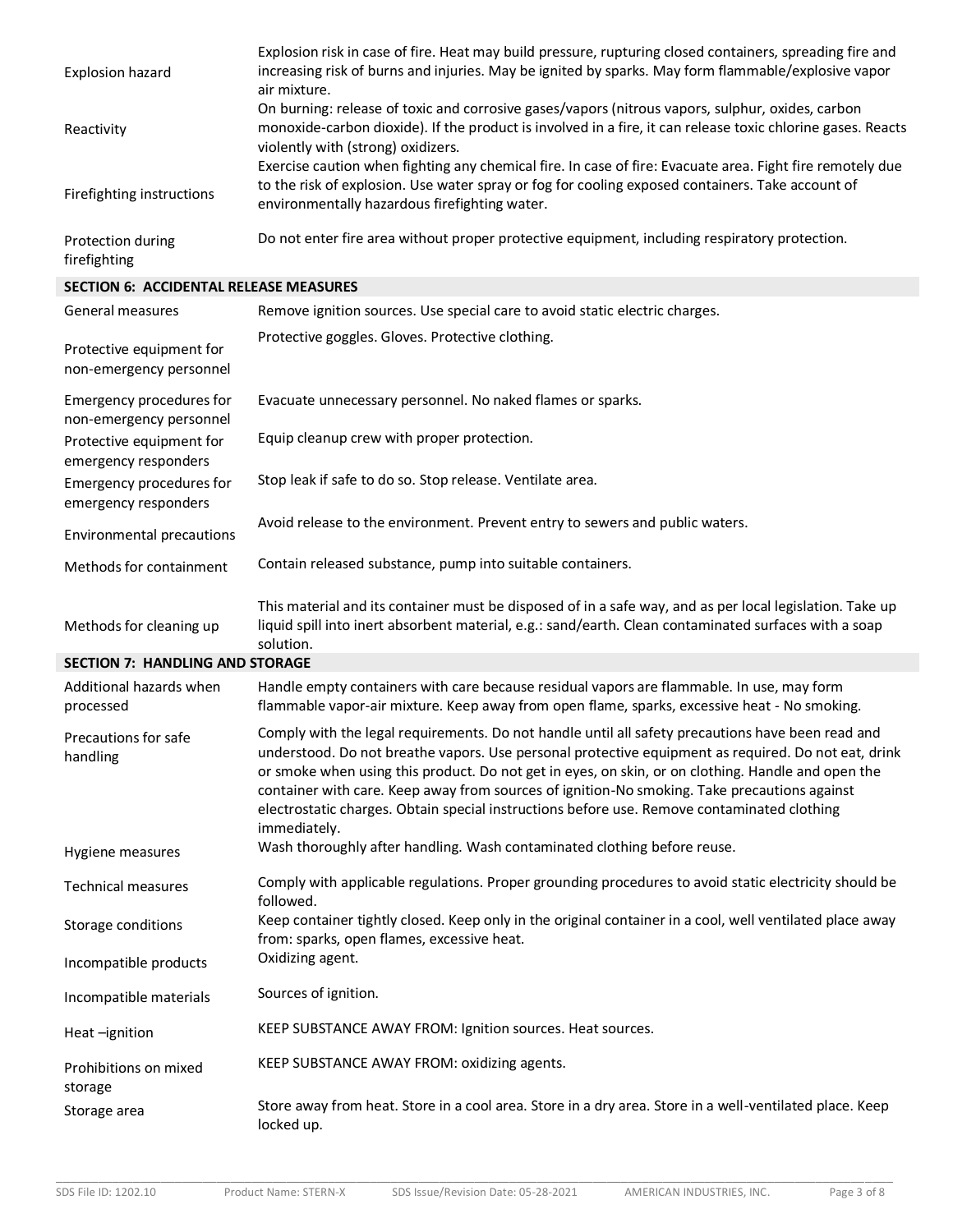|                                                               | SECTION 8: EXPOSURE CONTROLS/PERSONAL PROTECTION                                                                                                                                                                                                                               |                                                                                                                                                                                                                                                                                                                                                                                                                                                                                                                                                                                                                   |
|---------------------------------------------------------------|--------------------------------------------------------------------------------------------------------------------------------------------------------------------------------------------------------------------------------------------------------------------------------|-------------------------------------------------------------------------------------------------------------------------------------------------------------------------------------------------------------------------------------------------------------------------------------------------------------------------------------------------------------------------------------------------------------------------------------------------------------------------------------------------------------------------------------------------------------------------------------------------------------------|
| Naphthalene (91-20-3)                                         |                                                                                                                                                                                                                                                                                |                                                                                                                                                                                                                                                                                                                                                                                                                                                                                                                                                                                                                   |
|                                                               |                                                                                                                                                                                                                                                                                |                                                                                                                                                                                                                                                                                                                                                                                                                                                                                                                                                                                                                   |
| <b>ACGIH</b>                                                  | ACGIL TWA (ppm)                                                                                                                                                                                                                                                                | 10 ppm                                                                                                                                                                                                                                                                                                                                                                                                                                                                                                                                                                                                            |
| <b>ACGIH</b>                                                  | Remark (ACGIH)                                                                                                                                                                                                                                                                 | Hematologic eff; URT & eye irr; Skin; A3<br>(Confirmed Animal Carcinogen with Unknown<br>Relevance to Humans; The agent is carcinogenic<br>in experimental animals at a relatively hid dose,<br>by route(s) of administration, at site(s), of<br>histologic type(s), or by mechanism(s) that may<br>not be relevant to worker exposure. Available<br>epidemiologic studies do not confirm an in<br>increased risk of cancer in exposed humans.<br>Available evidence does not suggest that the<br>agent is likely to cause cancer in humans except<br>under uncommon or unlikely routes of levels of<br>exposure. |
| <b>OSHA</b>                                                   | OSHA PEL (TWA) (mg/m <sup>3</sup> )                                                                                                                                                                                                                                            | 50 mg/m $3$                                                                                                                                                                                                                                                                                                                                                                                                                                                                                                                                                                                                       |
| <b>OSHA</b>                                                   | OSHA PEL (TWA) (ppm)                                                                                                                                                                                                                                                           | 10 ppm                                                                                                                                                                                                                                                                                                                                                                                                                                                                                                                                                                                                            |
| <b>Glycol Ether EB (111-76-2)</b>                             |                                                                                                                                                                                                                                                                                |                                                                                                                                                                                                                                                                                                                                                                                                                                                                                                                                                                                                                   |
| <b>ACGIH</b>                                                  | ACGIH TWA (ppm)                                                                                                                                                                                                                                                                | 20 ppm                                                                                                                                                                                                                                                                                                                                                                                                                                                                                                                                                                                                            |
| <b>ACGIH</b>                                                  | Remark (ACGIH)                                                                                                                                                                                                                                                                 | Eye & URT irr                                                                                                                                                                                                                                                                                                                                                                                                                                                                                                                                                                                                     |
| <b>OSHA</b>                                                   | OSHA PEL (TWA) (mg/m <sup>3</sup> )                                                                                                                                                                                                                                            | 240 mg/m <sup>3</sup>                                                                                                                                                                                                                                                                                                                                                                                                                                                                                                                                                                                             |
| <b>OSHA</b>                                                   | OSHA PEL (TWA) (ppm)                                                                                                                                                                                                                                                           | 50 ppm                                                                                                                                                                                                                                                                                                                                                                                                                                                                                                                                                                                                            |
| 2-ethylhexyl 2, 4-<br>dichlorophenoxyacetate<br>$(1928-43-4)$ | Not applicable                                                                                                                                                                                                                                                                 |                                                                                                                                                                                                                                                                                                                                                                                                                                                                                                                                                                                                                   |
| Petroleum Solvent (68476-<br>$34-6)$                          | Not applicable                                                                                                                                                                                                                                                                 |                                                                                                                                                                                                                                                                                                                                                                                                                                                                                                                                                                                                                   |
| Personal protective<br>equipment                              | Use appropriate personal protective equipment when risk assessment indicates this is necessary.<br>Gloves. Protective clothing. Protective goggles. Safety glasses.<br>Ventilation rates should be matched to conditions. If applicable, use process enclosures, local exhaust |                                                                                                                                                                                                                                                                                                                                                                                                                                                                                                                                                                                                                   |
| Appropriate engineering<br>controls                           | ventilation, or other engineering controls to maintain airborne levels below recommended exposure<br>limits.                                                                                                                                                                   |                                                                                                                                                                                                                                                                                                                                                                                                                                                                                                                                                                                                                   |
| <b>SECTION 9: PHYSICAL AND CHEMICAL PROPERTIES</b>            |                                                                                                                                                                                                                                                                                |                                                                                                                                                                                                                                                                                                                                                                                                                                                                                                                                                                                                                   |
| <b>Physical State</b>                                         | Liquid                                                                                                                                                                                                                                                                         |                                                                                                                                                                                                                                                                                                                                                                                                                                                                                                                                                                                                                   |
| Appearance<br>Odor                                            | Clear, red colored liquid<br>Fuel oil odor                                                                                                                                                                                                                                     |                                                                                                                                                                                                                                                                                                                                                                                                                                                                                                                                                                                                                   |
| Odor threshold                                                | No data available                                                                                                                                                                                                                                                              |                                                                                                                                                                                                                                                                                                                                                                                                                                                                                                                                                                                                                   |
| рH                                                            | No data available                                                                                                                                                                                                                                                              |                                                                                                                                                                                                                                                                                                                                                                                                                                                                                                                                                                                                                   |
|                                                               | No data available                                                                                                                                                                                                                                                              |                                                                                                                                                                                                                                                                                                                                                                                                                                                                                                                                                                                                                   |
| Melting point<br><b>Boiling point</b>                         | No data available                                                                                                                                                                                                                                                              |                                                                                                                                                                                                                                                                                                                                                                                                                                                                                                                                                                                                                   |
|                                                               | No data available                                                                                                                                                                                                                                                              |                                                                                                                                                                                                                                                                                                                                                                                                                                                                                                                                                                                                                   |
| <b>Freezing Point</b><br>Flash point                          | 145°F (63°C)                                                                                                                                                                                                                                                                   |                                                                                                                                                                                                                                                                                                                                                                                                                                                                                                                                                                                                                   |
| Relative evaporation rate<br>(butyl acetate=1)                | No data available                                                                                                                                                                                                                                                              |                                                                                                                                                                                                                                                                                                                                                                                                                                                                                                                                                                                                                   |
| Flammability (solid, gas)                                     | No data available                                                                                                                                                                                                                                                              |                                                                                                                                                                                                                                                                                                                                                                                                                                                                                                                                                                                                                   |
| <b>Explosion limits</b>                                       | No data available                                                                                                                                                                                                                                                              |                                                                                                                                                                                                                                                                                                                                                                                                                                                                                                                                                                                                                   |
| <b>Explosive properties</b>                                   | Heating may cause a fire or explosion.                                                                                                                                                                                                                                         |                                                                                                                                                                                                                                                                                                                                                                                                                                                                                                                                                                                                                   |
| Oxidizing properties                                          | No data available                                                                                                                                                                                                                                                              |                                                                                                                                                                                                                                                                                                                                                                                                                                                                                                                                                                                                                   |
| Vapor pressure                                                | No data available                                                                                                                                                                                                                                                              |                                                                                                                                                                                                                                                                                                                                                                                                                                                                                                                                                                                                                   |
| Relative density                                              | No data available                                                                                                                                                                                                                                                              |                                                                                                                                                                                                                                                                                                                                                                                                                                                                                                                                                                                                                   |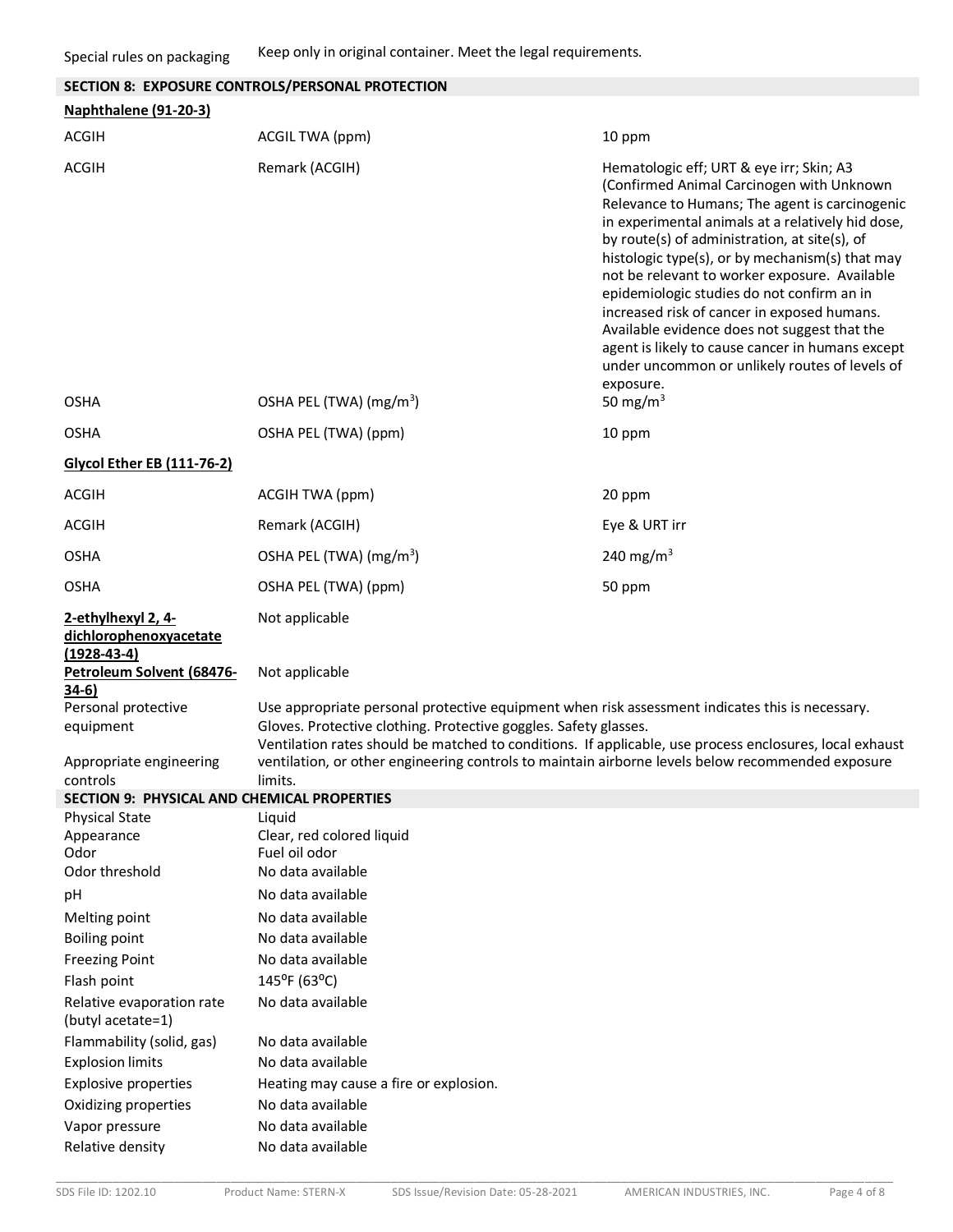| Relative vapor density at<br>20°C (68°F)    | No data available                                                                                                                                                                                                                                    |
|---------------------------------------------|------------------------------------------------------------------------------------------------------------------------------------------------------------------------------------------------------------------------------------------------------|
| Specific gravity/density                    | $0.875$ g/ml                                                                                                                                                                                                                                         |
| Solubility in Water                         | Insoluble in water                                                                                                                                                                                                                                   |
| Log Pow                                     | No data available                                                                                                                                                                                                                                    |
| Log Kow                                     | No data available                                                                                                                                                                                                                                    |
| Auto-ignition temperature                   | No data available                                                                                                                                                                                                                                    |
| Decomposition<br>temperature                | No data available                                                                                                                                                                                                                                    |
| Viscosity                                   | No data available                                                                                                                                                                                                                                    |
| Viscosity, kinematic                        | $<$ 20 $c$ St                                                                                                                                                                                                                                        |
| Viscosity, dynamic<br>VOC content           | No data available<br>>90 %                                                                                                                                                                                                                           |
| <b>SECTION 10: STABILITY AND REACTIVITY</b> |                                                                                                                                                                                                                                                      |
| Reactivity                                  | On burning: release of toxic and corrosive gases/vapors (nitrous vapors, sulphur oxides, carbon<br>monoxide-carbon dioxide). If the product is involved in a fire, it can release toxic chlorine gases. Reacts<br>violently with (strong) oxidizers. |
| Chemical stability                          | Combustible liquid. Stable under normal conditions. Risk of explosion if heated under confinement.<br>Heating may cause a fire or explosion.                                                                                                         |
| Conditions to avoid                         | Refer to section 10 on Incompatible materials. Open flame. Overheating. Sparks.                                                                                                                                                                      |
| Incompatibility                             | Oxidizing agents.                                                                                                                                                                                                                                    |
| Hazardous decomposition<br>products         | Thermal decomposition produces: CO, CO2, Oxides of nitrogen and other potentially toxic fumes.                                                                                                                                                       |
| Possible hazardous<br>reactions             | Refer to section 10 on Reactivity.                                                                                                                                                                                                                   |

# **SECTION 11: TOXICOLOGICAL INFORMATION**

| Acute toxicity                                                    | Dermal: Harmful in contact with skin. Inhalation: dust, mist: Harmful if inhaled.                                                      |                                                                                                                                                              |
|-------------------------------------------------------------------|----------------------------------------------------------------------------------------------------------------------------------------|--------------------------------------------------------------------------------------------------------------------------------------------------------------|
| Naphthalene (91-20-3)                                             | LD50 oral rat<br>LD50 dermal rat                                                                                                       | >1100 mg/kg (Rat)<br>>2500 mg/kg (Rat)                                                                                                                       |
| <b>Glycol Ether EB (111-76-2)</b>                                 | LD50 dermal rabbit<br>ATE CLP (oral)<br>LD50 oral rat<br>LD50 dermal rat<br>ATE CLP (oral)<br>ATE CLP (dermal)<br>ATE CLP (dust, mist) | >20000 mg/kg (Rabbit)<br>500.000 mg/kg body weight<br>1300 mg/kg<br>>2000 mg/kg<br>1300.000 mg/kg body weight<br>1100.000 mg/kg body weight<br>1.500 mg/l/4h |
| 2-ethylhexyl, 2,4-<br>dichlorophenoxyacetate<br>$(1928 - 43 - 4)$ | LD50 oral rat<br>LD50 dermal rabbit<br>LC50 inhalation (rat (mg/l)                                                                     | 896 mg/kg (Rat)<br>>2000 mg/kg (Rabbit)<br>>5.4 mg/l/4h (Rat)                                                                                                |
| Petroleum Solvent (68476-<br><u>34-6)</u>                         | LD50 oral rat<br>LD50 dermal rabbit<br>LC50 inhalation rat (mg/l)                                                                      | >7600 mg/kg<br>>4300 mg/kg (Rabbit)<br>$4.1$ mg/l                                                                                                            |
| Skin corrosion/irritation                                         | Causes skin irritation.                                                                                                                |                                                                                                                                                              |
| Serious eye<br>damage/irritation                                  | Causes serious eye irritation.                                                                                                         |                                                                                                                                                              |
| Respiratory or skin<br>sensitization                              | Not classified.                                                                                                                        |                                                                                                                                                              |
| Germ cell mutagenicity                                            | Not classified.                                                                                                                        |                                                                                                                                                              |
| Carcinogenicity                                                   | May cause cancer.                                                                                                                      |                                                                                                                                                              |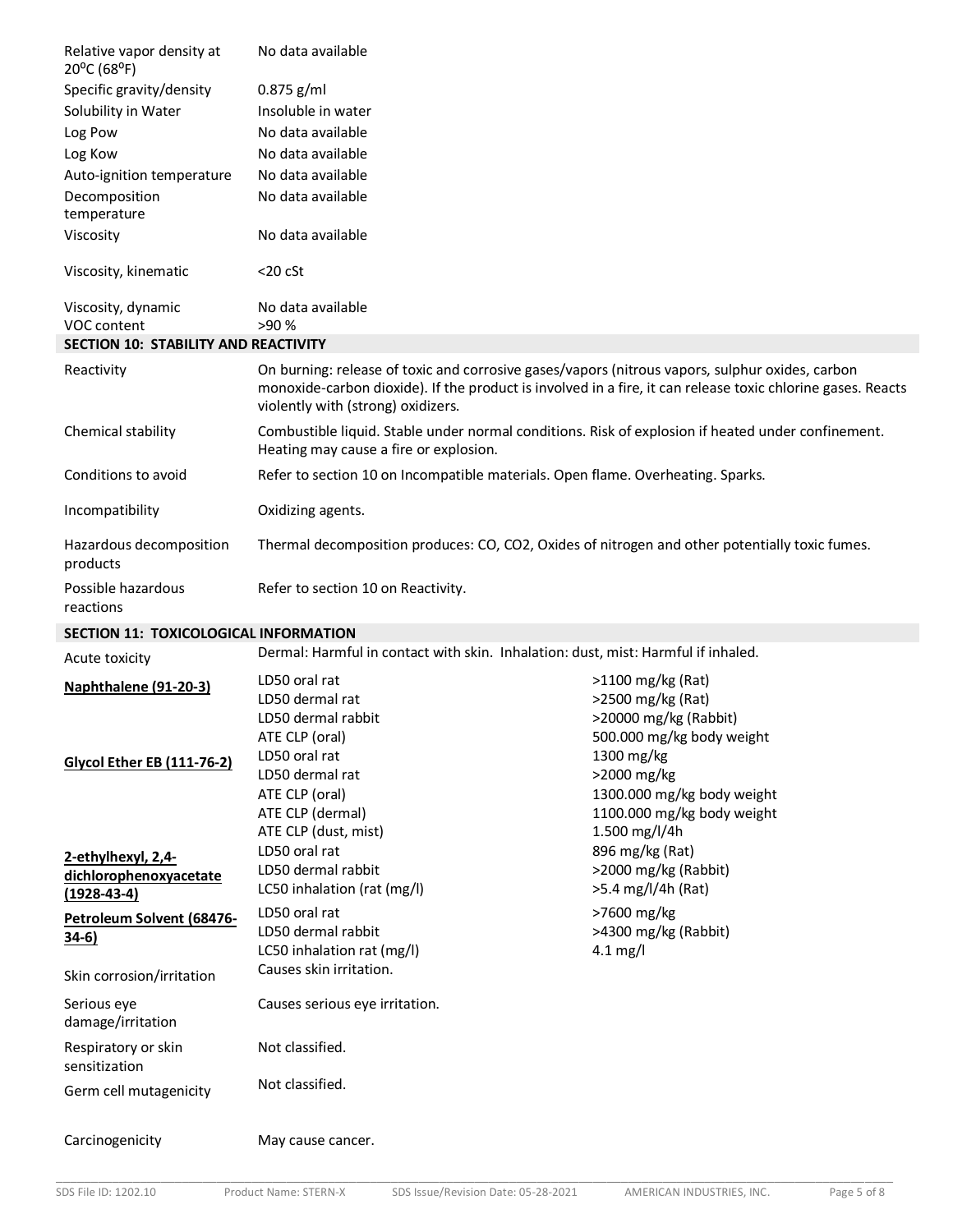| Naphthalene (91-20-3)                                        | IARC group                                                                                    | 2B-Possibly Carcinogenic to Humans                                                                                                         |
|--------------------------------------------------------------|-----------------------------------------------------------------------------------------------|--------------------------------------------------------------------------------------------------------------------------------------------|
|                                                              | <b>NTP Status</b>                                                                             | 3-Reasonably anticipated to be Human Carcinogen                                                                                            |
| <b>Glycol Ether EB (111-76-2)</b>                            | IARC group                                                                                    | 3-Not classifiable                                                                                                                         |
| Reproductive toxicity                                        | Not classified                                                                                |                                                                                                                                            |
| Specific target organ<br>toxicity (single exposure)          | May cause drowsiness or dizziness                                                             |                                                                                                                                            |
| Specific target organ<br>toxicity (repeated<br>exposure)     |                                                                                               | May cause damage to organs (liver, thymus, bone marrow) through prolonged or repeated exposure                                             |
| <b>Glycol Ether EB (111-76-2)</b>                            | NOAEL (oral, rat, 90 days)<br>NOAEL (dermal,rat/rabbit,90 days)                               | See comments<br>See comments                                                                                                               |
| Aspiration hazard                                            | May be fatal if swallowed and enters airways.                                                 |                                                                                                                                            |
| Symptoms/injuries after<br>inhalation                        | Harmful if inhaled. May cause drowsiness or dizziness.                                        |                                                                                                                                            |
| Symptoms/injuries after<br>skin contact                      | Causes skin irritation.                                                                       |                                                                                                                                            |
| Symptoms/injuries after<br>eye contact                       | Causes serious eye irritation.                                                                |                                                                                                                                            |
| Symptoms/Injuries after<br>ingestion                         | May be fatal if swallowed and enters airways.                                                 |                                                                                                                                            |
| Likely routes of exposure                                    | Skin and eyes contact; ingestion; inhalation.                                                 |                                                                                                                                            |
| SECTION 12: ECOLOGICAL INFORMATION                           |                                                                                               |                                                                                                                                            |
| <b>Toxicity</b>                                              |                                                                                               |                                                                                                                                            |
| Naphthalene (91-20-3)                                        | LC50 fish 2<br>EC50 Daphnia 1<br>Threshold limit algae 1                                      | 0.11 mg/l (96 h; Oncorhynchus mykiss)<br>2.16 mg/l (48 h; Daphnia magna)<br>0.4 mg/l (EC50; 72h; Skeletonema costatum)                     |
| Glycol Ether EB (111-76-2)                                   | LC50 fish 1<br>EC50 Daphnia 1<br>ErC50 (algae)<br>NOEC chronic fish<br>NOEC chronic crustacea | 1474 mg/l Oncorhynchus mykiss<br>100 mg/l Water flea<br>1840 mg/l Pseudokirchneriella subcapitata<br>$>100$ mg/l<br>100 mg/l daphnid       |
| <b>Persistence and degradability</b>                         |                                                                                               |                                                                                                                                            |
| Naphthalene (91-20-3)                                        | Persistence and degradability                                                                 | Readily biodegradable in water. Foaming sediments in water.<br>Biodegradable in the soil. Absorbs into the soil. Photolysis in<br>the air. |
|                                                              | Biochemical oxygen demand (BOD)<br>Chemical oxygen demand (COD)<br>ThOD                       | 0 g $O_2/g$ substance<br>0.22 g $O_2/g$ substance<br>2.99 g $O2/g$ substance                                                               |
| <b>Bioaccumulative potential</b>                             |                                                                                               |                                                                                                                                            |
| Naphthalene (91-20-3)                                        | BCF fish 1<br>LOG POW<br>Bioaccumulative potential                                            | 23 - 168 (8 weeks; Cyprinus carpio)<br>3.30 (Experimental value)<br>Low potential for bioaccumulation (BCF <500).                          |
| 2-ethylhexyl 2,4-<br>dichlorophenoxyacetate<br>$(1928-43-4)$ | Log Pow                                                                                       | 5.78 (Experimental value)                                                                                                                  |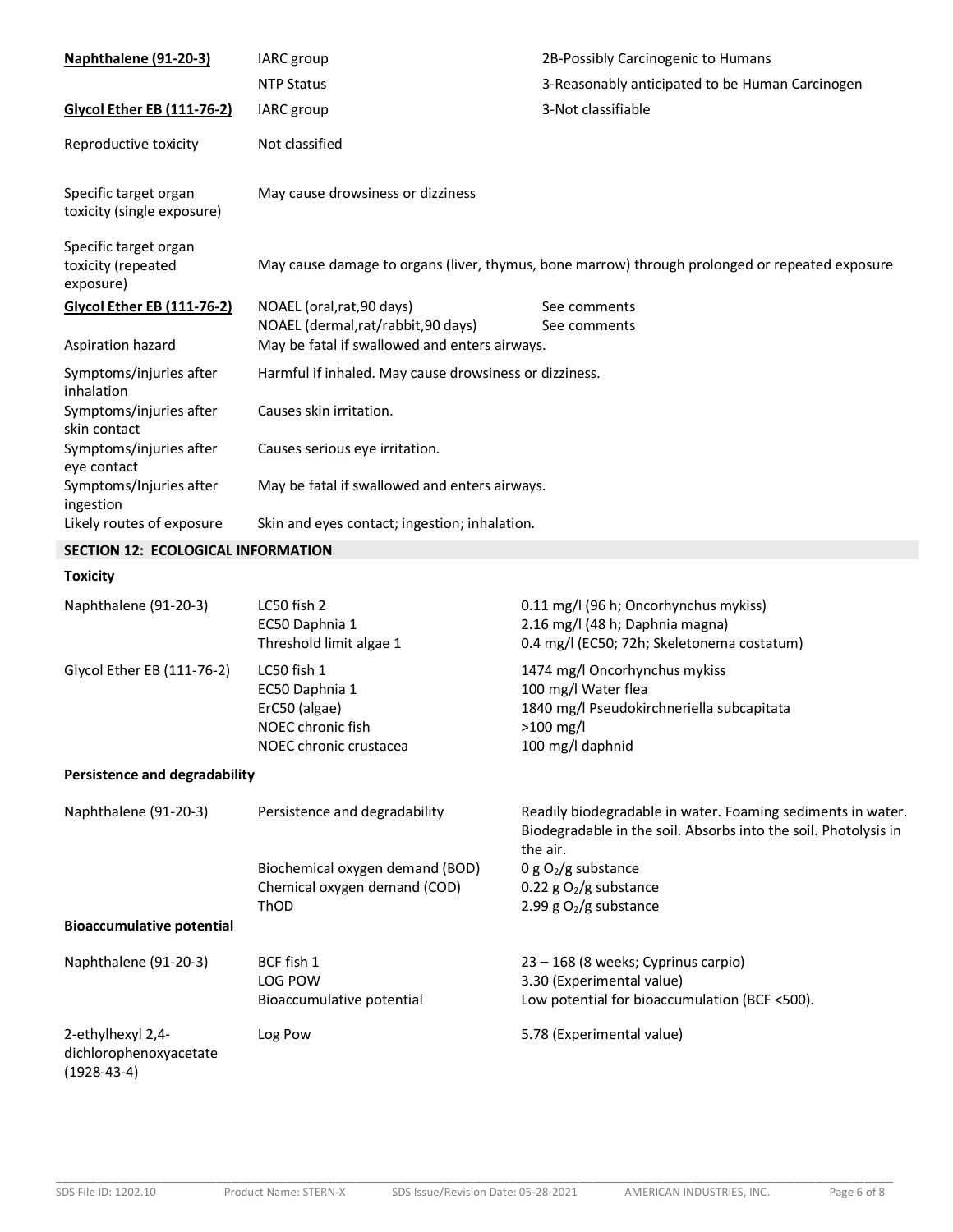## **SECTION 13: DISPOSAL CONSIDERATIONS**

| SECTION 13: DISPOSAL CONSIDERATIONS      |                                                                                                                                                        |  |  |
|------------------------------------------|--------------------------------------------------------------------------------------------------------------------------------------------------------|--|--|
| Product/Packaging disposal               | Dispose of contents/container to comply with local/regional/national regulations.                                                                      |  |  |
| Additional information                   | Clean up even minor leaks or spills, if possible without unnecessary risk. Handle empty containers with<br>care because residual vapors are flammable. |  |  |
| <b>SECTION 14: TRANSPORT INFORMATION</b> |                                                                                                                                                        |  |  |
| DOT-55 Gal Drum                          | NA1993 Combustible liquid, n.o.s. (Aliphatic Hydrocarbon), 3, III                                                                                      |  |  |
|                                          | Liquid Weedkiller 155050 Pesticides, NOI,                                                                                                              |  |  |
|                                          | Including Herbicides or Insecticides Sub 6                                                                                                             |  |  |
| DOT-5 Gal Pail                           | <b>Herbicides</b>                                                                                                                                      |  |  |
| Other information                        | When transported by ground in non-bulk containers, this product utilizes the exception<br>found under 49 CFR 173.150                                   |  |  |
| <b>ADR</b>                               | No additional information available.                                                                                                                   |  |  |
| Transport by sea                         | No additional information available                                                                                                                    |  |  |
| Air transport                            | No additional information available.                                                                                                                   |  |  |

## **SECTION 15: REGULATORY INFORMATION**

TSCA Status: All chemicals are listed or exempt.

Chemical(s) subject to the reporting requirements of Section 313 or Title III of the Superfund Amendments and Reauthorization Act (SARA) of 1986 and 40 CFR Part 372.

| Bromacil                                                  | CAS No 314-40-9                                                  | $0.1 - 1\%$                                                            |
|-----------------------------------------------------------|------------------------------------------------------------------|------------------------------------------------------------------------|
| Naphthalene                                               | CAS No 91-20-3                                                   | $0 - 0.3%$                                                             |
| 2-ethylhexyl 2,4-dichlorophenoxyacetate                   | CAS No 1928-43-4                                                 | $0.5 - 1.5%$                                                           |
| Glycol Ether EB                                           | CAS No 111-76-2                                                  | $10 - 30%$                                                             |
| Benzene                                                   | CAS No 71-43-2                                                   | $0 - 0.017%$                                                           |
| 1,2,4-trimethylbenzene                                    | CAS No 95-63-6                                                   | $0.083 - 0.831\%$                                                      |
| Naphthalene (91-20-3)                                     | Listed on SARA Section 313 (Specific toxic<br>chemical listings) | RQ (Reportable quantity, section 304 of<br>EPA's List of Lists) 100 lb |
| 2- ethylhexyl 2,4-dichlorophenoxyacetate<br>$(1928-43-4)$ | Listed on SARA Section 313 (Specific toxic chemical listings)    |                                                                        |
| Bromacil (314-40-9)                                       | Listed on SARA Section 313 (Specific toxic chemical listings)    |                                                                        |

This chemical is a pesticide product registered by the Environmental Protection Agency and is subject to certain labeling requirements under federal pesticide law. These requirements differ from the classification criteria and hazard information required for safety data sheets, and for workplace labels of non-pesticide chemicals. Following is the hazard information as required on the pesticide label:

Caution: Harmful if swallowed. Harmful if absorbed through the skin. Causes moderate eye irritation. Avoid contact with skin, eyes, or clothing.

EPA REG NO: 01088-00002-38090

CALIFORNIA PROPOSITION 65-This product contains, or may contain, trace quantities of a substance(s) known to the State of California to cause cancer and/or reproductive toxicity.